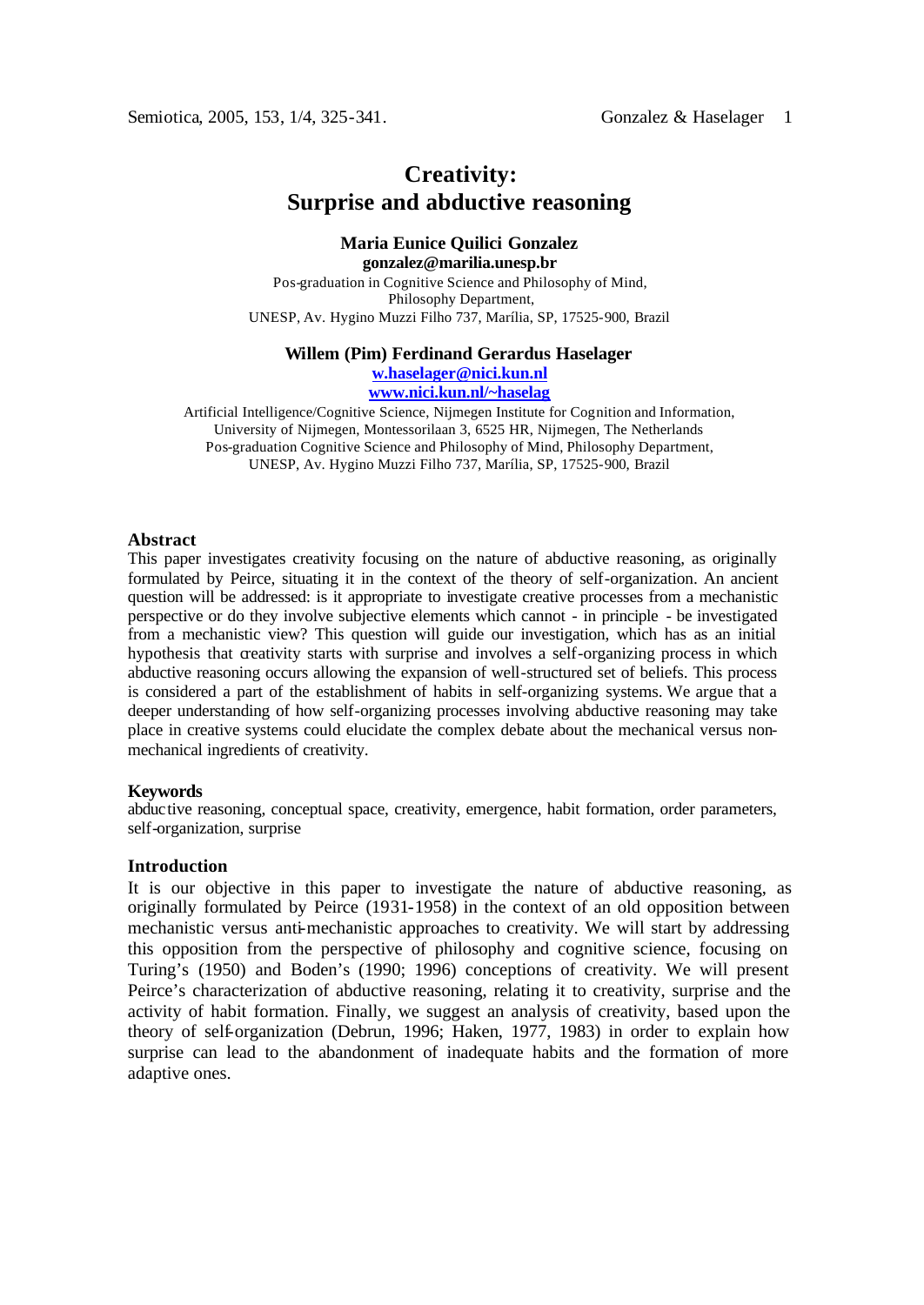## **Creativity and the mechanicism versus anti-mechanicism controversy**

There is a tendency in our every day discussions, and even in philosophical debates about the nature of creativity, to reject any sort of mechanistic approach to novel ways of reasoning based upon the idea that creativity involves subjective or irrational elements. Popper (1961: 31), for example, says:

'The question of how it happens that a new idea occurs to a man - whether it is a musical theme, a dramatic conflict, or a scientific theory - may be of great interest to empirical psychology; but it is irrelevant to the logical analysis of scientific knowledge.... My view of the matter, for what it is worth, is that there is no such thing as a logical method of having new ideas, or a logical reconstruction of this process. My view may be expressed by saying that every discove ry contains "an irrational element", or "a creative intuition", in Bergson's sense.'

From this perspective, creativity involves an element of subjectivity that makes it difficult, if not impossible, to be analysed from an objective perspective based upon pre-established rules or mechanical laws. In opposition to this view, as is going to be explained in the next section, philosophers like Peirce developed a theory of the logic of creative processes stressing a distinction between reasons to suggest a new hypothesis (as a possible solution to a certain problem) and the motivations that make an individual choose specific strategies to solve a problem. In the same vein, cognitive scientists claim that there is no obvious reason why a mechanistic approach to cr eativity should not be seriously investigated.

This debate about objective and/or mechanistic versus anti-mechanistic approaches to creativity is not new. In the 19th century, for example, Lady Lovelace registered her position against the hypothesis that computers (i.e. Babbage's analytical engine) could help us to understand creativity. She argued that, because computers can do only what their programs allow them to do, they do not constitute good instruments to understand creative thinking. Latter on, in the early stages of artificial intelligence, Turing (1950) responded to Lady Lovelace's argument explicitly by sketching a mechanistic approach to the mind, in general, and to creativity, in particular. He suggested that a machine could solve problems by operating with a set of rules on the basis of which it could move from one state to the next erasing and printing symbols. He insisted that even though computing machines have to be programmed to perform specific tasks, they often surprised him in his expectation about their performances either because he was distracted or because he forgot the calculations involved in specific tasks. Furthermore, a universal machine that can simulate the behaviour of other Turing machines could perform a variety of complex tasks, thereby increasing the changes of surprising its programmer.

Although Turing (who was certainly a very creative thinker) conceives the possibility of machines surprising himself, he does not consider the possibility that machines themselves could be surprised. If we consider the possibility that the experience of surprise may actually constitute an important element of creative thinking then Turing seems to miss the point of Lovelace's objection. In other words, if we accept the hypothesis that creativity involves an element of surprise, inherent to the experience of novelty, then Lady Lovelace's remarks seem to be most perceptive: the absence of a capacity to perceive novelty in the flow of information processed by computers (preventing them of experiencing surprises) may not make them good instruments to understand creative thinking. One hypothesis to be considered here is that creativity is directly related to the ability of being surprised.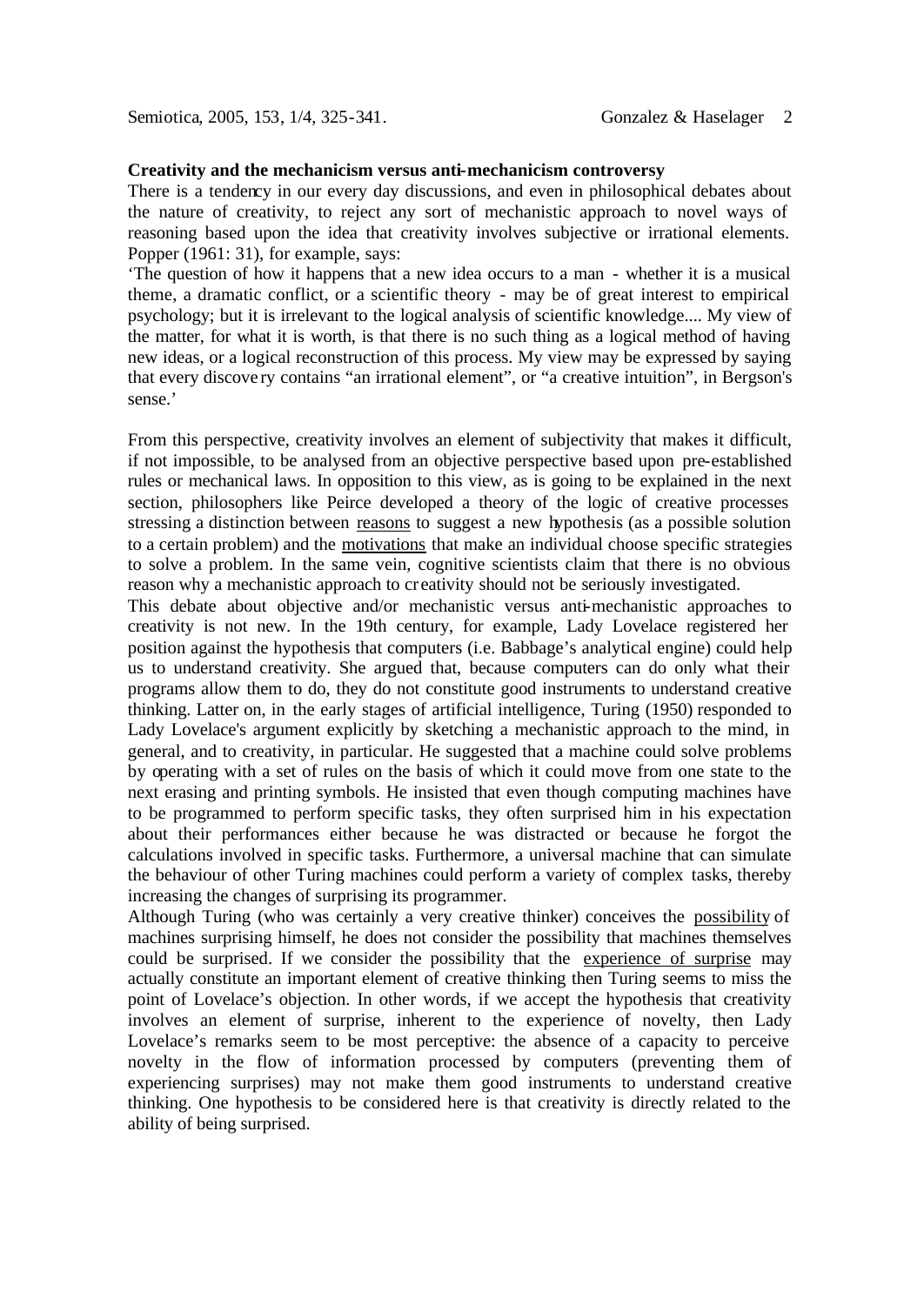### **Conceptual spaces and creativity**

The ability to be surprised can be related to problem solving activities in which explorations of problem spaces lead to the expansion of belief domains. A successful expansion of beliefs is initiated by (and then eliminates) the experience of surprise. General heuristics have been described to guide search processes in problem solving activities; they include strategies for examining, comparing, altering and combining concepts, strings of symbols, and the heuristics themselves. However, critics insist that, despite their general appearance, heuristics are shaped for specific purposes and computers incorporating them will only do what their programs tell them to do without any possibility of experiencing surprises: no real creativity is involved in their activities, so the history goes.

In cognitive science, researchers like Newell & Simon (1972) and Boden (1990; 1996) attributed little or no importance to the experience of surprise in creative thoughts. According to Boden (1990: 30), for example, surprise and value, though important, are not the main elements to consider an idea as creative:

'To be creative, is not enough for an idea to be unusual – not even if it is valuable, too. Nor is it enough for it to be a mere novelty, something which has never happened before'.

She proposes to analyse creativity in terms of exploration and transformation of conceptual spaces. These are, as she stresses, multidimensional structures organized in accordance with principles that unify a domain of thinking. Such principles constitute the generative system that underlies a certain domain and defines its range of possibilities. Explorations in domains of thinking often lead to the expansion of, and, more rarely, useful transformations in the structure of the generative system, which provides the basis for novelties.

An important contribution to the study of creativity in the domain of Cognitive Science is given by Boden's analysis of how exploration in conceptual spaces may lead to relevant novelties in the domain of music, visual arts, literature and science. In science, for instance, she investigates Mendeleyev's creative process with the proposal of the periodic table in the 1860s: initially he classified chemical elements in rows and columns according to their similar observable properties and behaviour. In his processes of classification he left some gaps, predicting that in the future new appropriate elements could be discovered to fill them. Several years latter such elements were discovered whose properties satisfied his predictions and, moreover his table led to a more powerful classification of elements in terms of atomic number. This, in turn, explained the gaps originally left by Mendeleyev in his original classification.

Examples like the above illustrate situations in which mapping and explorations in conceptual spaces may lead to the expansion and generation of new ideas. Sometimes changes in conceptual spaces may lead to radical transformations, and not just expansions, in the constraints that define them. In this context, Boden (1996:81) describes the structural changes found in the development of post-Renaissance Western music based on the generative system known as tonal harmony:

'From its origins to the end of the nineteenth century, the harmonic dimensions of this space were continually tweaked to open up the possibilities ... implicit in it from the start. Finally, a major transformation generated the deeply unfamiliar (yet closely related) space of atonality.'

After investigating the steps of the process of undermining the notion of 'home key', which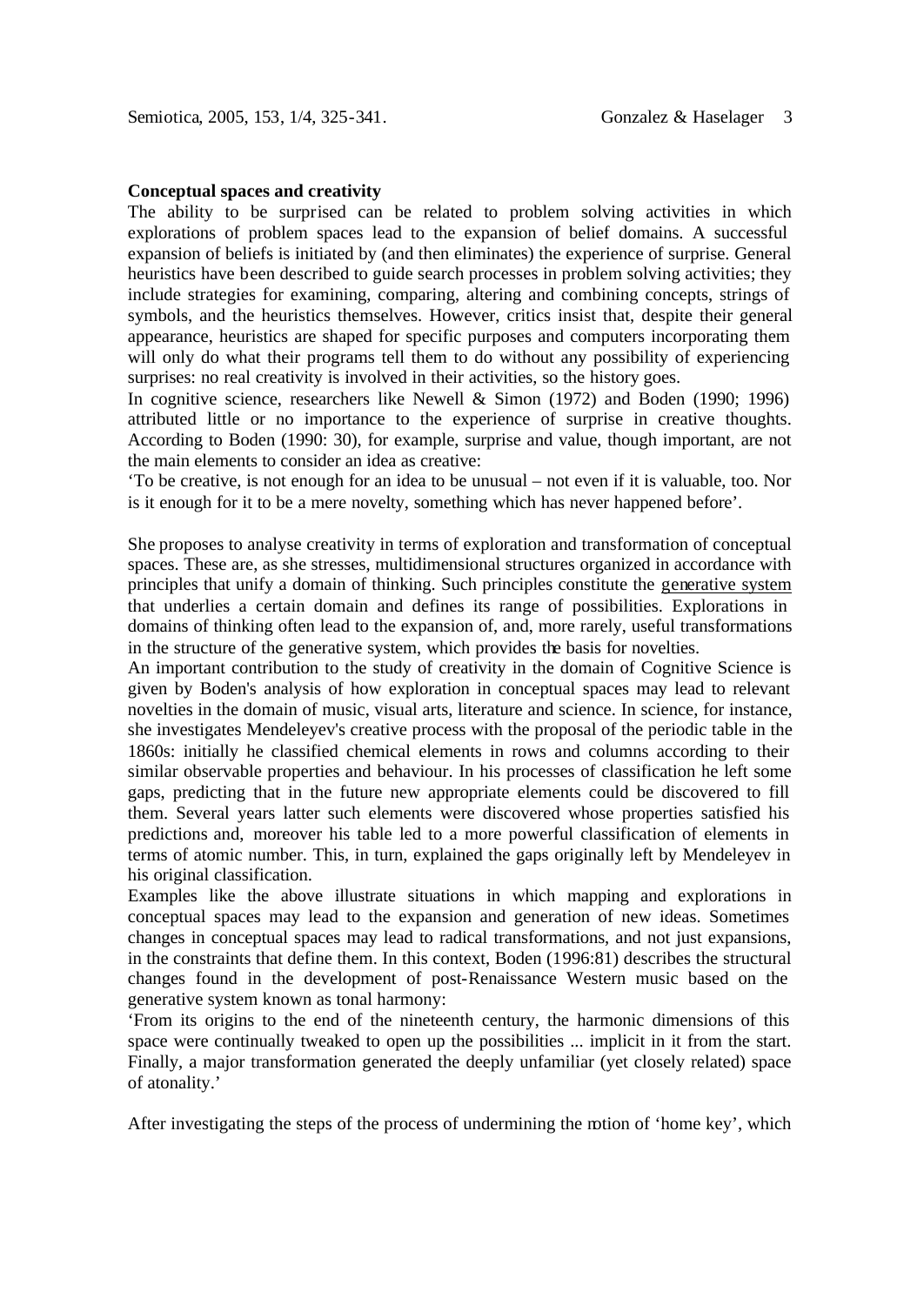led to atonal music, Boden stresses that the final, culminating, transformation realized by Schoenberg was the adoption of different constraints (such as the usage of every note in the chromatic scale) to structure his atonal music. Schoenberg's creativity consisted not just in the rejection of a constraint, but also in the generation of new ones, which allowed new forms of musical compositions.

In summary, the essential contribution given by Boden to the understanding of the origins of new ideas lies in making clear that conceptual exploration leading to the expansion or sometimes to the transformation of the generative structure of a domain can be seen as a form of creativity. Moreover, she suggests two senses in which creativity should be described. The first focuses on the psychological aspects, which characterize a creative (individual) mind in its uniqueness:

'A valuable idea is P-creative if the person in whose mind it arises could not have had it before; it does not matter how many times other people have already had the same idea.'(Boden, 1996:76).

In contrast, the second sense of creativity stresses its historical characteristics: 'A valuable idea is H-creative if it is P-creative and no one else, in all human history, has ever had it before' (Boden, 1996:76).

Acknowledging the role played by cultural values in the classification of ideas as creative or not (given that worthless new ideas are not considered creative), Boden is mainly concerned with the question of 'what does it mean to say that an idea could not have arisen before?' She distinguishes ideas that are merely novel ones - that can be produced by the same set of generative rules which produced other familiar ideas (as in Mendeleyev's classificatory procedures) - from radical and genuinely original ideas that cannot be produced in this familiar way (like Schoenberg's atonal music). The appearance of such new ideas presupposes going beyond the limitations of the pre-existing conceptual area in which they would not have found their natural space. As Boden (1996:78-79) stresses: 'the ascription of creativity always involves tacit or explicit reference to some specific

generative system. It follows … that constraints - far from being opposed to creativity make creativity possible. To throw away all constraints would be to destroy the capacity for creative thinking. Random processes alone, if they happen to produce anything interesting at all, can result only in first-time curiosities, not radical surprises.'

In this sense, creative thinking seems to presuppose: (a) some form of recognition of the principles and regularities that structure and, consequently, constrain a well-established conceptual space, and (b) a subsequent impulse to overcome them. As we are going to see in the next section, these two steps involved in creative thinking constitute the basis of abductive reasoning as proposed by Peirce. However, one relevant distinction between Boden and Peirce approaches to creativity is related to the role of surprise in the process of discovering new ideas.

#### **Creativity, abductive reasoning and surprise**

According to Peirce (1931-1958), the production of habits constitutes the main activity of the mind. A network of strong habits, in turn, gives place to beliefs on the basis of which novelties may be detected, accompanied by the experience of surprise:

'For belief, while it lasts, is a strong habit, and as such, forces the man to believe until some surprise breaks up the habit.' (CP 5.524).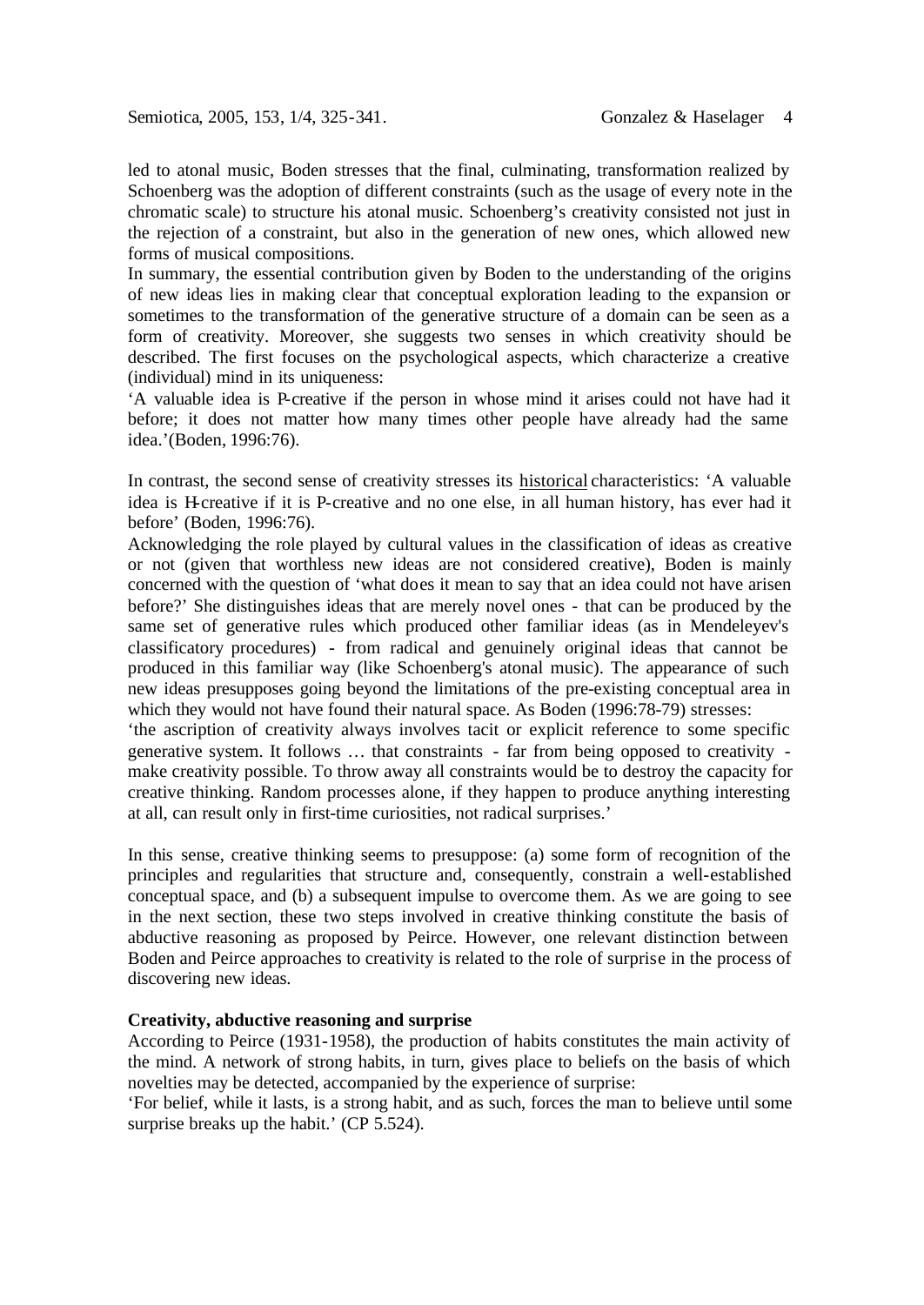On the basis of well-established beliefs, embodied minds operate in everyday, habitual, life with expectations that allow the anticipation of events. Fortunately, these expectations are fulfilled most of the time, but given the dynamical character of life sometimes there is a conflict between well-established beliefs and the environment in which organisms exist. This conflict produces in the mind a surprising effect, which according to Peirce, may be active or passive. The first occurs 'when what one perceives positively conflicts with expectations'. The second kind of surprise occurs 'when having no positive expectations but only the absence of any suspicion of anything out of the common, something quite unexpected occurs, - such as a total eclipse of the sun which one had not anticipated' (CP 8.315).

Under the effect of a surprise, which confronts expectations produced by well-established beliefs, several doubts appear in the mind stimulating it to inquiry until the experience of surprise disappears. Given the nature of beliefs (understood as strong habits), doubts will not disappear easily. They will persist until a new set of beliefs arises, transforming the surprising situation into 'a matter of course'. It is in this process of expansion or abandoning of well-established beliefs, triggered by the experience of surprise, that creative thinking may happen.

One of the greatest contributions of Peirce for the study of creativity resides in his analysis of the process of generation of new beliefs present in creative reasoning. In a well-known passage, he suggests the following logic description of creative reasoning, known as abductive reasoning:

A surprising fact, C, is observed. But if H were true, C would be a matter of course. Hence, there is reason to suspect that H is true. (CP 5.189)

Importantly, Peirce emphasizes that it is the confrontation with an unexpected phenomenon that sets off the process of abduction (CP 2.776) and that the aim of abduction is to avoid further surprises:

'What is good abduction? What should an explanatory hypothesis be to be worthy to rank as a hypothesis? Of course, it must explain the facts. But what other conditions ought it to fulfill to be good? The question of the goodness of anything is whether that thing fulfills its end. What, then, is the end of an explanatory hypothesis? Its end is, through subjection to the test of experiment, to lead to the avoidance of all surprise and to the establishment of a habit of positive expectation that shall not be disappointed.' (CP 5.197).

Peirce stresses that abductive inference, underlying creative thinking, does not provide absolute guarantees about its correctness: abduction is a fallible, but extremely useful form of reasoning guiding the mind in its attempt to free itself from doubts. He expresses his wonder about the organism's tendency to 'err' in the right direction when acting on the basis of this 'natural instinctive faculty':

'This Faculty is at the same time of general nature of instinct, resembling the instincts of animals in its so far surpassing the general powers of our reason and for its directing us as if we were in the possession of facts that are entirely beyond the reach of our sense. It resembles instinct too in its small liability to error: for though it goes wrong oftener than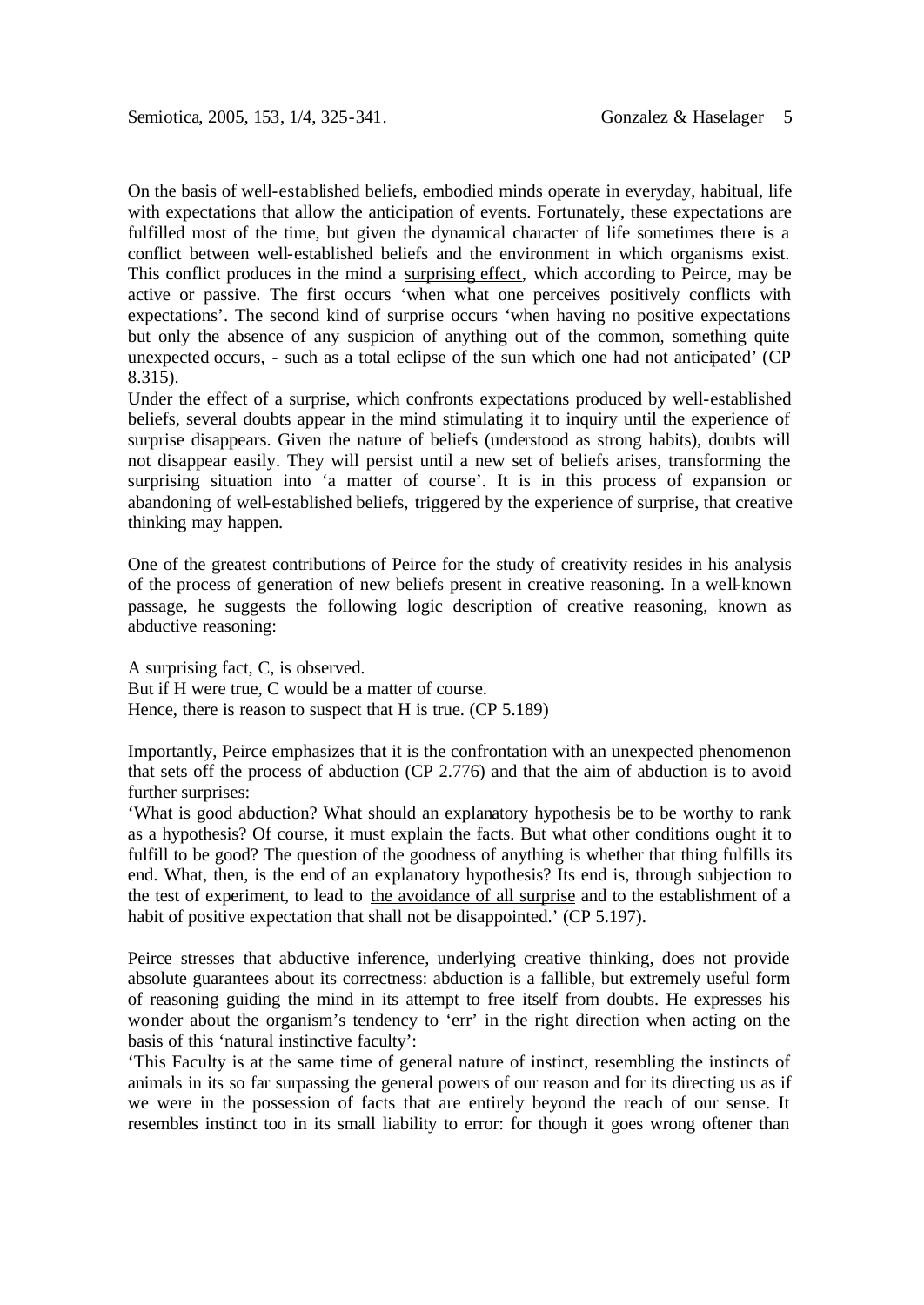right, yet the relative frequency with which is right is on the whole the most wonderful thing in our constitution.' (CP 5.173; see also Peirce's remarks on the 'affinity' between ideas and nature's ways in CP 2.776)

As is well known, Peirce does not restrict abductive reasoning to the human mind. He also insists that thought is not an exclusive capacity of the human brain:

'Thought is not necessarily connected with a brain. It appears in the work of bees, of crystals, and throughout the purely physical world; and one can no more deny that it is really there, than that the colours, the shapes, etc. of objects are really there.' (CP 4.551).

At the same time, his use of terms like 'instinct' (e.g. in CP 7.220: 'the existence of a natural instinct for truth is, after all, the sheet-anchor of science.') in relation to abductive reasoning could be taken as an indication that he would have considered abductive reasoning as a property of naturally evolving organisms, and not of artificially created, mechanical, systems. Moreover, as mentioned above, Peirce related abduction to the experience or 'feeling' of surprise:

'Abduction makes its start from the facts, without, at the outset, having any particular theory in view, though it is motivated by the feeling that a theory is needed to explain the surprising facts.' (CP 7.218).

One reason for the continuous recurrence of the 'mechanism versus anti-mechanism' debate on creativity is that the ability to experience or feel something is considered by many to be still outside the capacity of present day artificial mechanical systems, thus making it impossible for them to engage in genuine processes of abduction and creativity. In the next section, we will investigate this topic from the perspective of the theory of selforganizatio n and the general system theory. But before doing that, let us summarise our main points so far: According to Peirce the role played by abductive reasoning in creative thinking is directly related to the experience of surprise, which initiates the process of generation, change and expansion of beliefs understood as a form of strong, well established habits. This process, we claim, shares several similarities with the process of expansion of conceptual spaces suggested by Boden, as presented in the previous section. The main similarity between the ideas of Peirce and Boden in this respect resides in the supposition that the mind, in its tendencies to operate with well-established forms of beliefs, sometimes experiences anomalies or problems. This experience may initiate the abductive process of search of those possible hypotheses that, if true, could resolve the problem in question eliminating the feeling of surprise. However, Boden, in contrast with Peirce, does not seem to attribute any importance to the experience of surprise in the creative process. Would this difference make any difference (to use Bateson's notion of information) for the investigation of mechanical and organic creativity?

## **Self-organization and the changing of habits**

We have selected the experience of surprise as a possible candidate to help us address the polemic 'mechanistic versus non-mechanistic' debate on creativity. As argued in the previous section, surprise triggers the abductive process and should disappear when abductive reasoning is completed, i.e. when a hypothesis is found that explains the event initially considered anomalous. Thus, it seems that, according to Peirce, not only the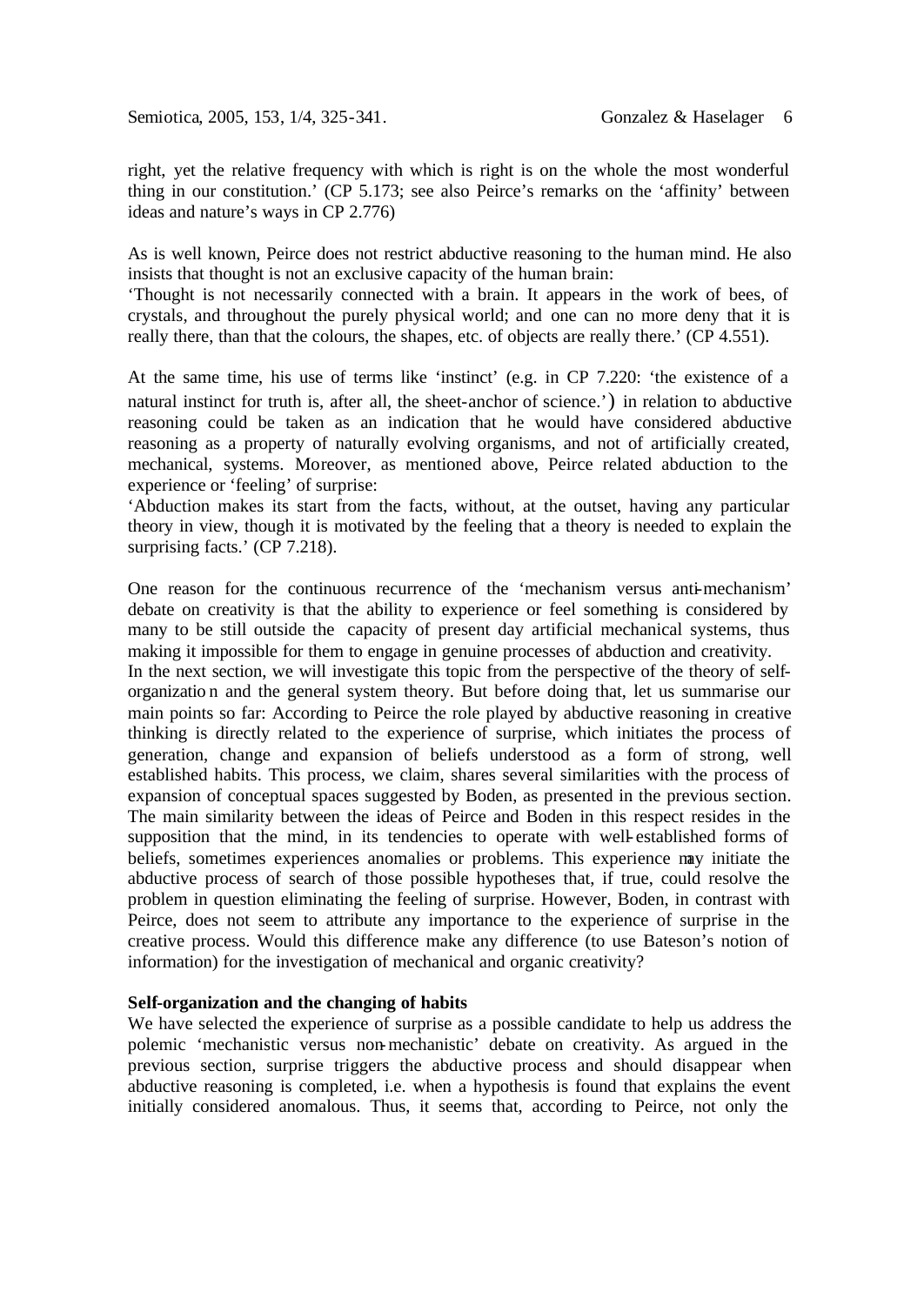experience of surprise (produced by the perception of events that do not conform to expectations generated by well-established beliefs) constitutes the first step of abductive reasoning underlying creative thinking, but also that its absence should be a characteristic of a good (completed) abduction. On the basis of these presuppositions we would like to investigate the following question: do our present day artificial mechanical systems, such as computer programs that model processes of scientific discovery, connectionist machines that can acquire and change habits or robots that interact with dynamic environments, have the ability of experiencing surprises?

However, a more basic, question needs to be answered before this polemic can be properly approached: if creativity involves, in general, a set of well structured beliefs, which operate as habits that constraint the flow of expectations, in relation to which surprising facts can be experienced, how are these constraints produced in the first place? In what follows we are going to examine this question from the perspective of the Theory of Self-Organization<sup>1</sup> (TSO).

As pointed out in Debrun (1996; see also Gonzalez and Haselager, 2002), the label selforganization' refers to a process through which new forms of organization emerge mainly from the dynamic interactions between elements of a system without any a priori plan or central controller. Two basic phases are generally described in self-organizing processes. The first, known as primary self-organization, involves the encounter between organic or inorganic elements. Initially separated (or with independent behaviours) they get together, ideally by chance, initiating an interaction amongst themselves in such a way that they become coordinated and interdependent. In this primary phase, spontaneous interactions may give place to new structures or distinct forms of organizations. In Ashby's (1962:266) words, this process of order formation is '...self-organizing in the sense that it changes from separated parts to parts joined' without the presence of any kind of pre-established program.

In cognitive science, examples of primary self-organization are found in processes of pattern formation in neural networks. These patterns emerge from the interaction of a large number of neuron-like units that send excitatory and inhibitory signals to one another. Even though the activity of individual units may be governed by local rules, the emergent overall pattern, produced by a collective effect, is not rule governed. In other words, even though each singular unit plays a role in the organizational dynamics of the ne t, the property that really matters to its final emergent organization of patterns is a *collective*, self-organizing, one.

Another important aspect of TSO is that the dynamic interaction amongst the system constituents may allow the emergence of an order parameter. As characterised by Haken (1999), order parameters (or 'collective variables') constitute high-level patterns that result from the interaction between low-level components in a system. Once created, they constrain and control, in a circular feedback way, the behaviour of the low-level components, which, in turn, may change the high-level order parameters, etc. The dynamics of stable order parameter formation characterises the second phase of self-organization.

As indicated by Gonzalez (2000), the dynamics of order parameters formation distinguishes artificial neural nets from traditional machines. Initially, the net's units have little or no relevant interdependent relations amongst themselves. With training, primary selforganization may take place; each unit is affected by other units, forming patterns of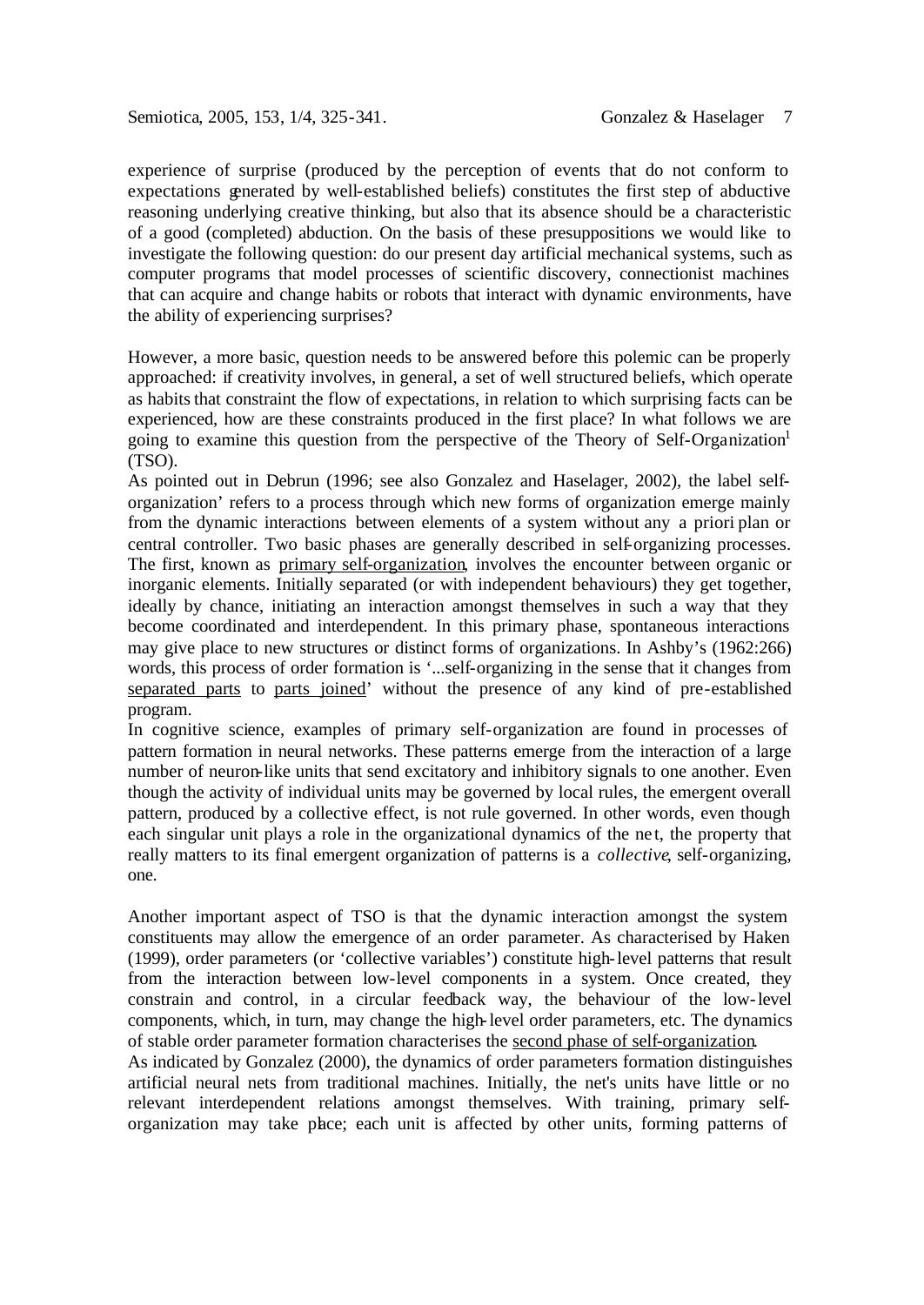connectivity. Their organizations emerge mainly from the dynamics of competition, cooperation and adjustment established between the net's units and informational patterns available in the environment. Temporarily, different forms of patterns may emerge from the primary process of self-organization, but only one of them will evolve. In order to do so, neural nets have to acquire the ability to allow the emergence of stable order parameters. In those cases in which such a condition is fulfilled, and order parameters are formed, we may look at neural networks as interesting tools to help us to understand creativity. Their interesting aspect come from the possibility of considering the process of order parameter formation as a way of characterizing the process of habit formation, which, once established, will constrain the behaviour of the system in which it appears. Taking into consideration this hypothesis, we claim that the process of pattern ge neration can be seen, in the context of abductive systems, as a mechanism of habit formation that occurs in the primary phase. During the second phase of the self-organizing process these patterns become, acquiring the status of beliefs.

According to this perspective, abductive systems, immersed in a dynamic environment, will develop the ability of creating expectations and perform actions guided by them. In normal conditions, the majority of these actions are performed in accordance with environmental constraints that constitute an important element of the self-organizing process of order parameter formation. However, given the complexity and immense diversity of elements that characterises the dynamic environment-organisms couplings, these sometimes get out of phase. Disorder and instability characterise this stage in which old habits and order parameters may show inadequate to deal with novelties. Under these conditions, as suggested by Peirce, the mind will struggle in order to recover its habitual state of expectation fulfilments. This struggle may take several forms according to the mechanisms of adjustments available, which will allow a system to be 'in phase' again with its environment. Creative systems will look for new habits or hypothesis that will possibly explain or dissipate the experience of anomalies. Less creative systems, with poor mechanisms of adjustments, may struggle to death holding up to previously established habits, beliefs or explanatory hypotheses.

In summary: the central hypothesis of the present paper is that creativity is a self-organizing process in which abductive reasoning occurs allowing the expansion of well-structured beliefs. We assume that abductive systems operate, in general, with a set of stable beliefs, ordered in accordance with order parameters established by secondary self-organization. In this context, expectations are created against the background of which anomalies (i.e. surprising events) can be detected, which disturb and sometimes interrupt the flow of normal behaviour. This initiates a new primary phase of self-organization in which new habits are formed and dispositions cluster together. In the second phase, habits may be stabilized and new beliefs established as candidates to explain the detected anomalies. So, when stable beliefs (structured through secondary processes of self-organization) are disturbed, abduction takes place. This may start another instantiation of the secondary phase of self-organization leading to the creation of new habits. In case of more severe disturbances, a new phase of primary self-organization may be initiated, but the constraints in relation to which surprising facts can be experienced are produced especially by secondary self-organization. In cases of successful creative processes, new beliefs develop in response to disturbances or perturbations (surprising events) through the initiation of a new cycle of primary and secondary self-organization.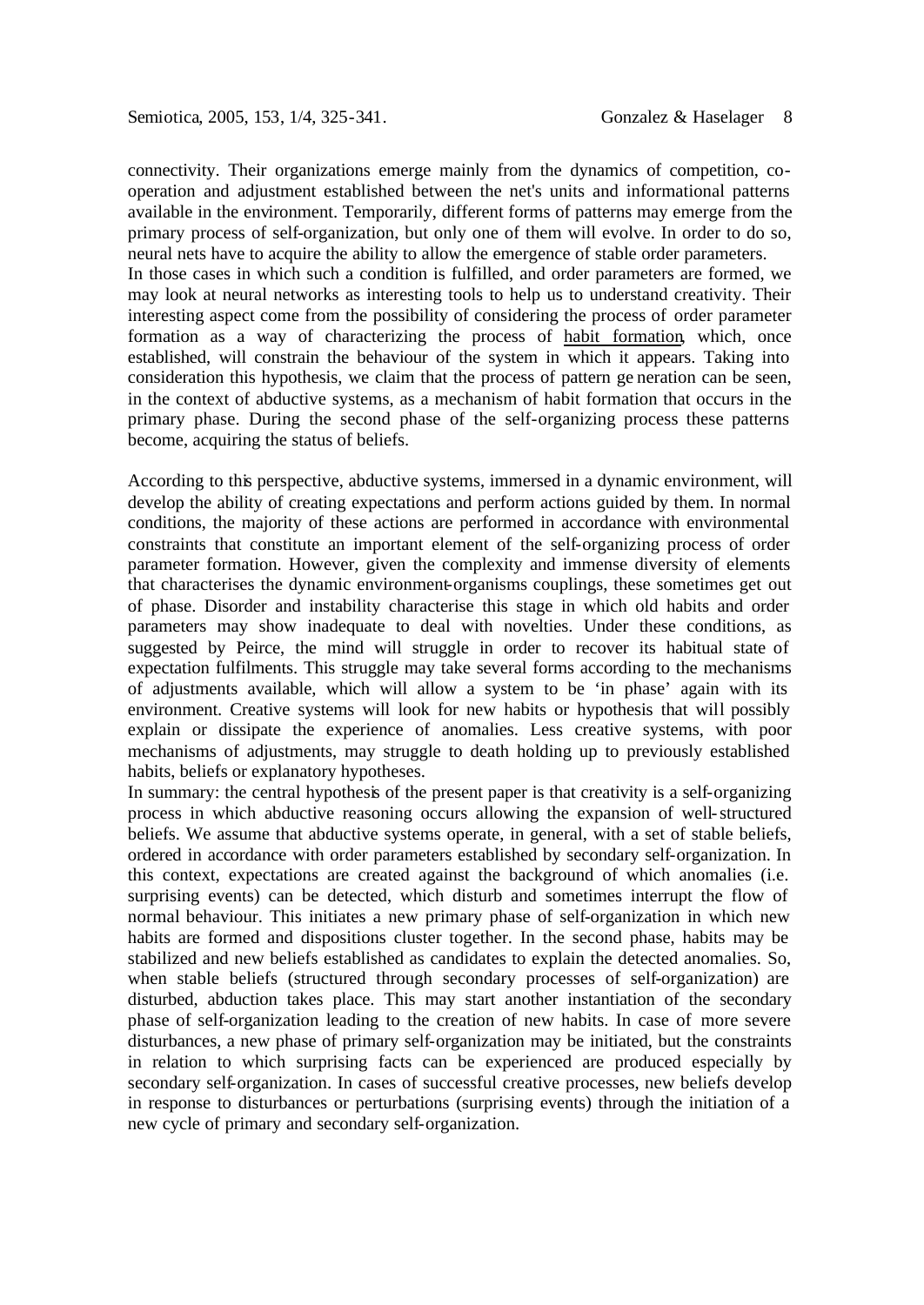Interestingly, the theory of self-organization provides many examples of systems with a well-established order parameter value (i.e. a stable behavioural pattern that constitutes a habit) that can suddenly jump to quite a different state after encountering a disturbance. This sensitivity to perturbations is a central characteristic of dynamical systems that are on the verge of changing the order parameter. We suggest that these changes in order parameters provoked by disturbances can be interpreted as the breakdown of old, and the formation of new, habits.

Taking this perspective provides some interesting results. First of all, the question as to how a system can generate hypotheses that are 'frequently right', as Peirce puts it, is no longer a big mystery. It is, ultimately, the collective interaction of the components of the system in response to aspects of the environment that results in the higher-level order parameter. Thus, a new order parameter (interpreted here as an abduced hypothesis or habit) may arise out of the history of the interactions of components within the system as well as out of the history of the system's interactions with the environment. From this perspective it is hard to see how the resulting order parameter could not be relevant, grounded as it is in the process of ongoing couplings between the system and its surroundings.

Secondly, the pattern produced by a system governed by the new order parameter can produce the aspect of novelty, often found in creativity, in the sense that it need not be related to the old pattern in a straightforward way. Even initially small changes in the order parameter can ultimately give rise to wildly different stable behavioural patterns. A small difference in the behaviour of, for instance, an organism (under the influence of perturbations) can lead to different feedback from the environment which leads to slightly different behaviour once again, leading to different feedback, etc. This circularly coupled process can set off a cascade of organism-environment interactions that lead to behavioural patterns that have no direct connection to the behaviours displayed before the disturbance. Responses to perturbations can lead to such radically different behavioural patterns that they transcend the confines of the traditional set of beliefs, thus necessitating a transformation of this set in order to encompass the new behaviour. Note, again, that there is no reason to wonder how the new behavioural pattern (despite its originality) can be adaptive, since both the organism and the environment have added their share to it, collectively sculpturing it, so to speak, into its final stable form.

#### **Mechanic systems and the dimensions of surprise**

So far we have argued that creative thinking can be understood as a self-organizing process in which abductive reasoning occurs allowing the expansion of structured beliefs. We submit that creativity as involving abductive reasoning can be understood from this dynamic perspective. Through secondary self-organization a system behaves within the confines of a stable set of order parameters (habits). Under certain circumstances the appearance of disturbances provides sufficient conditions for the system to change its behavioural mode into an entirely new and different stable pattern. Thus, abduction can be partially understood as a self-*re*organization of the system into a new order parameter in response to perturbations by the environment. We say 'partially' because, as mentioned, abduction involves, in general, the experiencing of surprise. In the case of humans, beliefs are socially, biologically and historically created and sustained, requiring a background of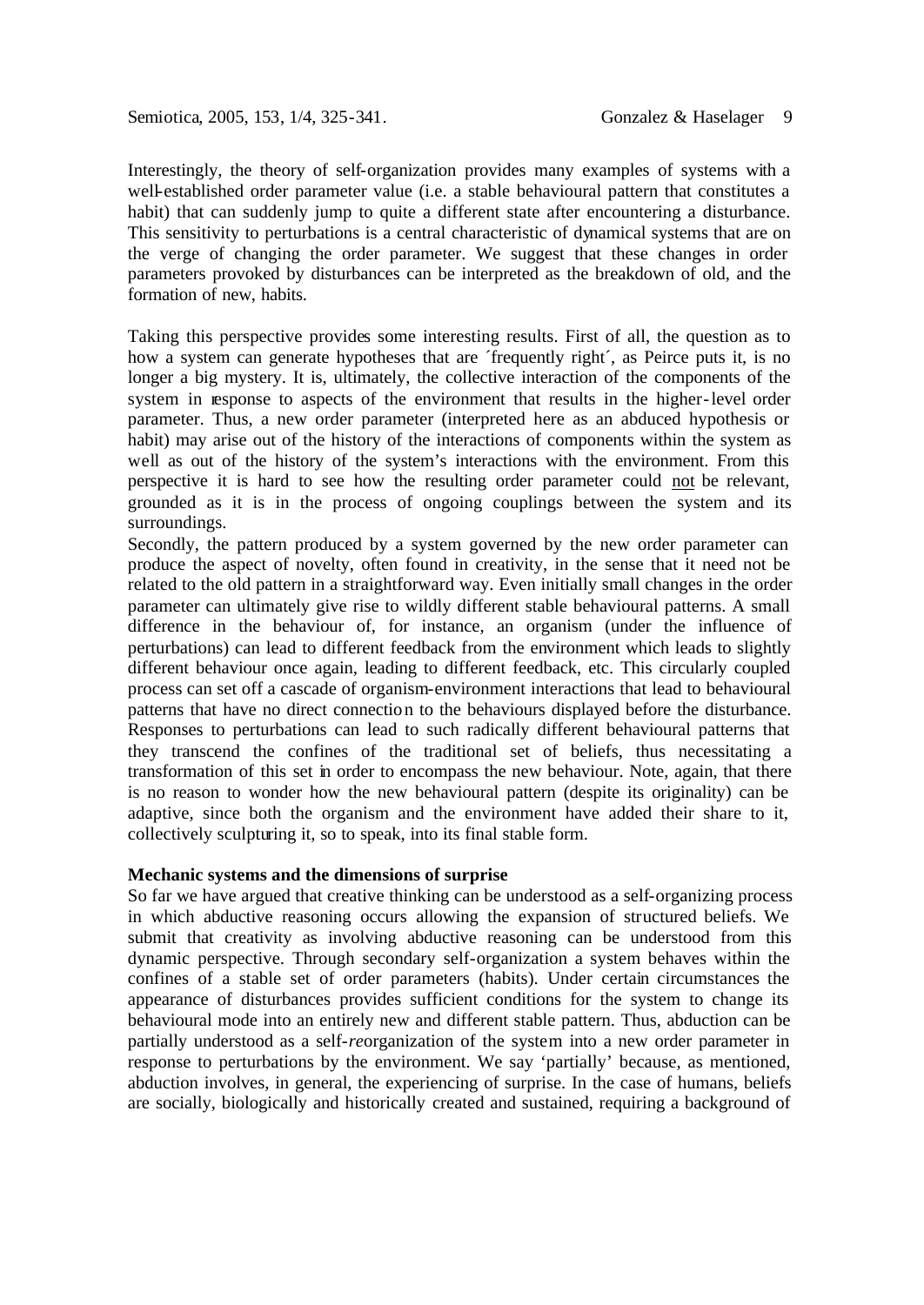an intricate web of interconnected habits. But, in the case of artificially created creatures, what would be the equivalent of this?

A first step to resolve this question is to note that causes for surprise can differ substantially in nature. Noticing a puddle of water in an otherwise completely dry street may constitute a surprise, but the nature of the surprising event seems far removed from e.g. a solar eclipse. Secondly, surprise comes in a number of experiential varieties. One may compare the mild annoyance a person feels when a colleague doesn't appear on time for a meeting to the total confusion that a completely unprepared person experiences when witnessing a solar eclipse. Obviously, both aspects, the nature of the surprising event (the type of disturbance) and the experiential effect (the impact, the experienced intensity of the surprise), are related and should be thought of as constituting different dimensions of surprise.

What we take to be great cause for caution in speaking about surprise in artificial systems (computer programs, robots) is that they appear to be extremely limited in both the type of disturbances they can notice and the experiential effects these disturbances can have on them. Let us consider a few examples; Thagard's (1988) PI, and Brook's (1991; 1999) reactive robots.

Thagard (1988; see also Holland et al. 1986) created a symbolic computational model PI (an acronym for Processes of Induction, but i.e. dealing with hypothetical induction or abduction). PI is an early and most valuable attempt to understand how abductive processes in scientific discovery could be modelled computationally. An interesting case investigated by Thagard and modelled by PI was the discovery of Vitruvius (a famous Roman architect from the second half of the first century BC) of the wave theory of sound. As Vitruvius tried to describe the acoustic principles underlying the design of Greek amphitheatres he noted (as undoubtedly many did before and after him) that sound propagates and reflects. He wondered how to explain this phenomenon, which initiated an abductive process, resulting in his explanatory hypothesis of sound travelling across distance like a wave. Vitruvius explicitly noted the similarities between the propagating characteristics of sounds and water waves (Holland, et al. 1986: 339-340) and PI simulated various ways of making this connection, resulting in the explanatory hypothesis that sounds travel like waves.

A consideration of PI (for more details, see Haselager, 1997: 100-120) shows that on both dimensions it is hard to speak of PI experiencing any kind of surprise. In relation to detecting the nature of the event, PI is totally reliant on pre-given, symbolic descriptions of the most important aspects of the situation. PI is not equipped with any sensory systems and does not face the problem of having to notice the relevant information in the first place (amidst all other kinds of information that might be available). PI does not have to note the event, for whatever is relevant about the event is spoon-fed into it. In relation to the second dimension, the intensity of the experience, one need not delve into the issues of qualia or consciousness in order to determine that PI does not experience any surprise. In fact PI could be anything but surprised, as it was totally prepared for the problem at hand by means of its knowledge structure. PI's total knowledge base (Thagard (1988: 29) mentions 60 rules or concepts as the upper limit for PI) was pre-constructed to deal with Vitruvius' problem and little else besides. One might say that PI was having all its habits being ready to deal with the specific problem it was constructed for, and it would have been 'surprised' (in the sense of exhibiting total apathy, not in the sense of abducing anything) only if its input contained any other information than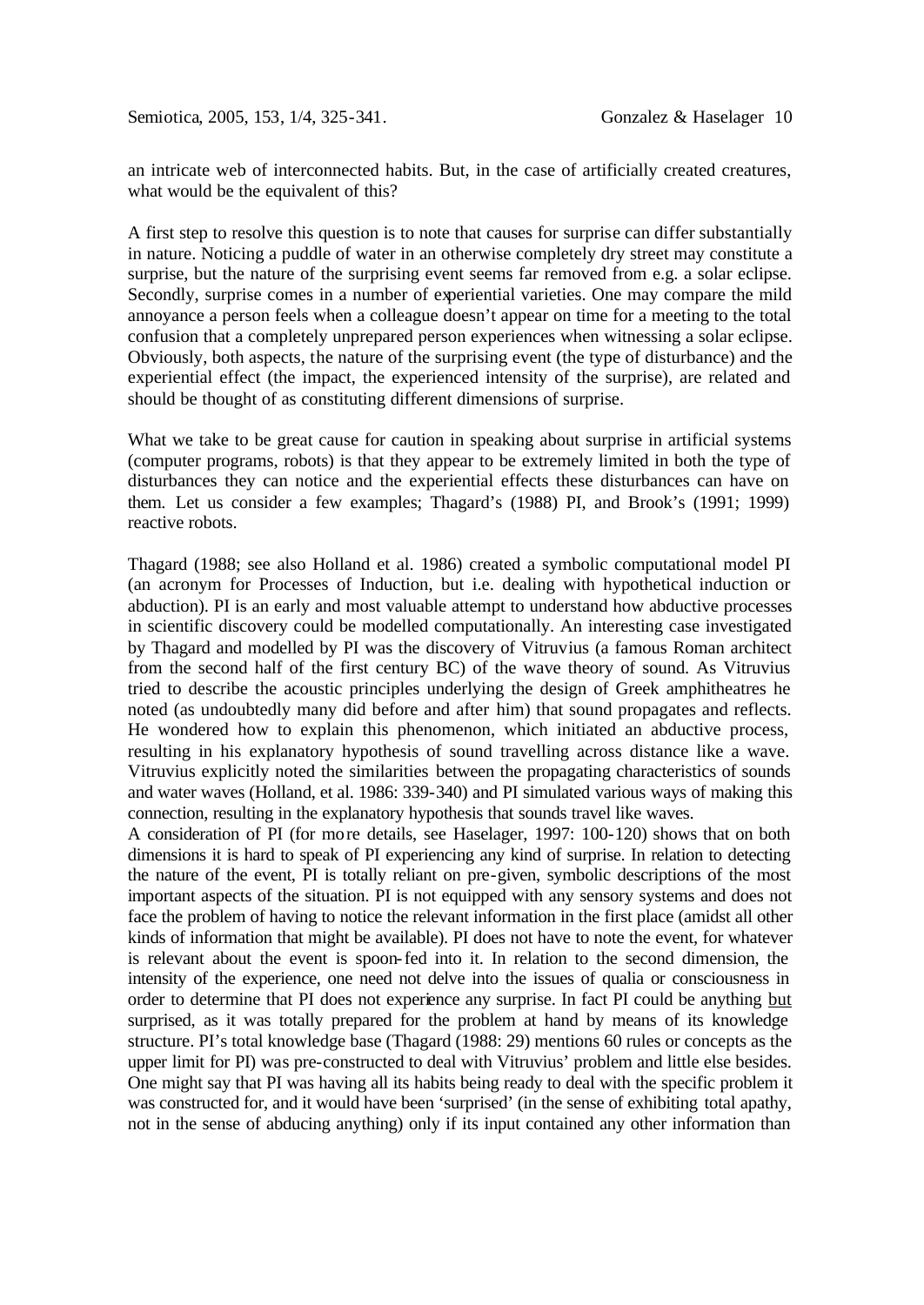that for which it was prepared. In all, as Thagard himself indicates, PI does not by itself find problems to solve. There is no account of when PI should start abducing (Thagard, 1988: 175-176). From our perspective, this means that surprise plays no role in PI's functioning. That, in turn, makes claims about its abductive and creative capacities to a significant extent metaphorical.

More recent models are presented by a very influential approach in robotics, the so-called subsumption architecture or reactive paradigm of Brooks (1991; 1999; see also Murphy, 2000). In comparison to PI, reactive robots occupy an almost complete opposite place in the spectrum of AI. Instead of being immobile, knowledge -driven inference machines, reactive robots are operating without any explicit central knowledge consultation, inferential processes or model construction. Instead, they consist of behavioural layers that connect input directly with output, constituting a behavioural pattern or habit. The layers do not consult each other by means of representation exchange, but instead compete for dominance by means of inhibition or suppression mechanisms. The overall behaviour exhibited by the robots is an emergent result of the interactions between the layers, both among themselves and with the environment.

This approach to robotics has become very popular because the robots are capable of interacting directly with the world, solving problems by means of their hardwired behavioural capacities or habits. Here too, however, one can establish that surprise, in any serious sense of the word, is absent, without having to deal with issues regarding qualia or consciousness. Here the capacity to be surprised is lacking not because the robots are fully pre-tuned to the anomaly to be solved (as in the case of PI), but because they are, as it were, too 'empty' to be surprised. Because they are completely and continuously 'on-line' (that is, they are directly interacting with the environment, see Grush, 1997, Wheeler & Clark, 1999) nothing can surprise them. They have no capacity to 'step outside' of the situation in order to observe that something unusual may be blocking their habitual way of dealing with their environment. Whatever happens, the behavioural layers will continue with their struggle for dominance, and no recognition of a situation as problematic or anomalous is possible. As in the case of PI, then, but for totally different reasons, here too there is little space for claims about the abductive and creative capacities for these robots, because any possibility for surprise is lacking.

## **Conclusion**

We have presented some ideas on the nature of creativity and the theory of selforganization. We submit that combining the notions of habit, surprise, abduction and order parameter may open new possibilities for research on creativity in the domain of cognitive science. From this perspective, creativity can be seen as intrinsically related to the continuous process of breaking up habits and acquiring new ones through abduction. The abductive process, in turn, can be understood as the formation of new order parameters under the influence of surprising disturbances. In this context, it seems that the contrast mentioned between creative and mechanistic processes can be formulated with greater precision. The original contrast between mechanic and non-mechanic systems is not completely illuminating because, like any cognitive system, creative minds too deal with processes that could be called mechanical, particularly in the production of habits that help with the dynamic interaction between environment and organism. However, creative systems not only have the capacity to establish habits but, in addition, have the capacity to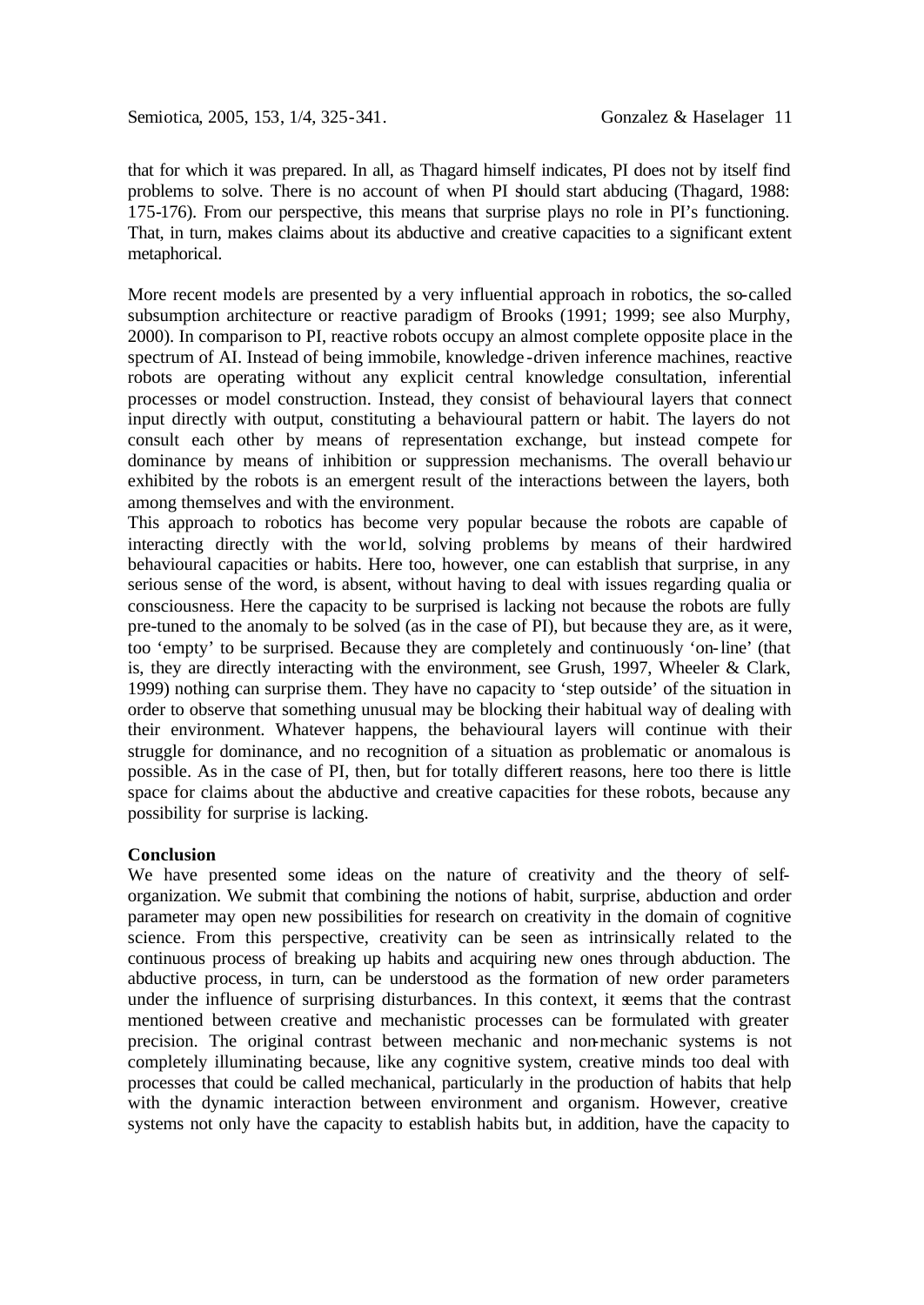experience surprise and then are able to self-organize to dissolve, temporarily, this feeling of surprise, through the production of new habits. The common element to different creative systems seems to be the capacity of generating new habits. In living beings, the ability to create and change habits allows organisms to act in order to further their own survival and to adjust their behaviour in accordance with environmental requests, changing the environment and being affected by it in a circular feedback way.

In the beginning of this paper we raised the question whether machines themselves could be surprised (in contrast with machines surprising us). As we indicated surprise is important because it is the realization that something is blocking the usual path or that something unusual is happening that initiates abduction. Combining this with Boden's suggestion that constraints make creativity possible, we would like to suggest that the surprise comes from the sudden realization that the constraints exist. The surprising events (i.e. anomalies) reveal the existence of the constraints that normally and often invisibly guide our habitual actions and experiences. In this circumstance, creative systems adjust their behaviour by transcending the constraints or through abiding by them in unexpected ways, thereby drawing attention to the regularity itself. Once one becomes aware of the generative principles constituting the conceptual space, it is possible to transform them deliberately (and not just through random processes).

Ultimately, then, it seems that it is the capacity to experience surprise when habits are being thwarted that differentiates creative organisms from the purely mechanical systems that we considered in this paper. This capacity, in turn, seems to be directly related to the ability to adjust to the environment and to step out of problematic situations in order to realize that constraints exist. Investigations of the nature of adjustment in dynamic, self-organizing systems may open up new possibilities for understanding creativity, which at present still constitutes one of the most intriguing mysteries of evolving minds<sup>2</sup>.

#### **References**

- Ashby, W.R. (1962). Principles of the self-organizing system. In Principles of selforganization, H. Von Foerster. & G. W. Zopf, Jr. (eds.), 255-278. London: Pergamon.
- Boden, M. (1990). The creative mind. London: Sphere Books.
- \_\_(1996). What is creativity? In Dimensions of creativity, M. Boden (ed.), 75-117. London: MIT Press.
- Brooks, R. (1991). Intelligence without representation. Artificial Intelligence, 47, 139-159. \_\_(1999). Cambrian Intelligence. Cambridge, MA: MIT Press
- Debrun, M.A. (1996). A idéia de auto-organização. In Auto-organização estudos interdisciplinares, Coleção CLE. Vol. 18, M. Debrun, M. E. Q. Gonzales & O. Pessoa Jr. (eds.), 3-24. Campinas: CLE.
- Gonzalez, M.E.Q. (2000). The self-organizing process of distributed information: a way out of the mind-body problem? In Proceedings of the  $5<sup>h</sup>$  Brazilian – International Conference on Neural Networks, C.H.C. Ribeiro & F.M.G. França (eds.), Rio de Janeiro: CD-Rom.
- Gonzalez, M.E.Q. & Haselager, W.F.G. (2002). Abductive reasoning, creativity and selforganization. Cognitio 3, 22-31.
- Grush, R. (1997). The architecture of representation. Philosophical Psychology, 10 (1), 5- 23.
- Haken, H. (1977). Synergetics: An introduction. Berlin: Springer Verlag.